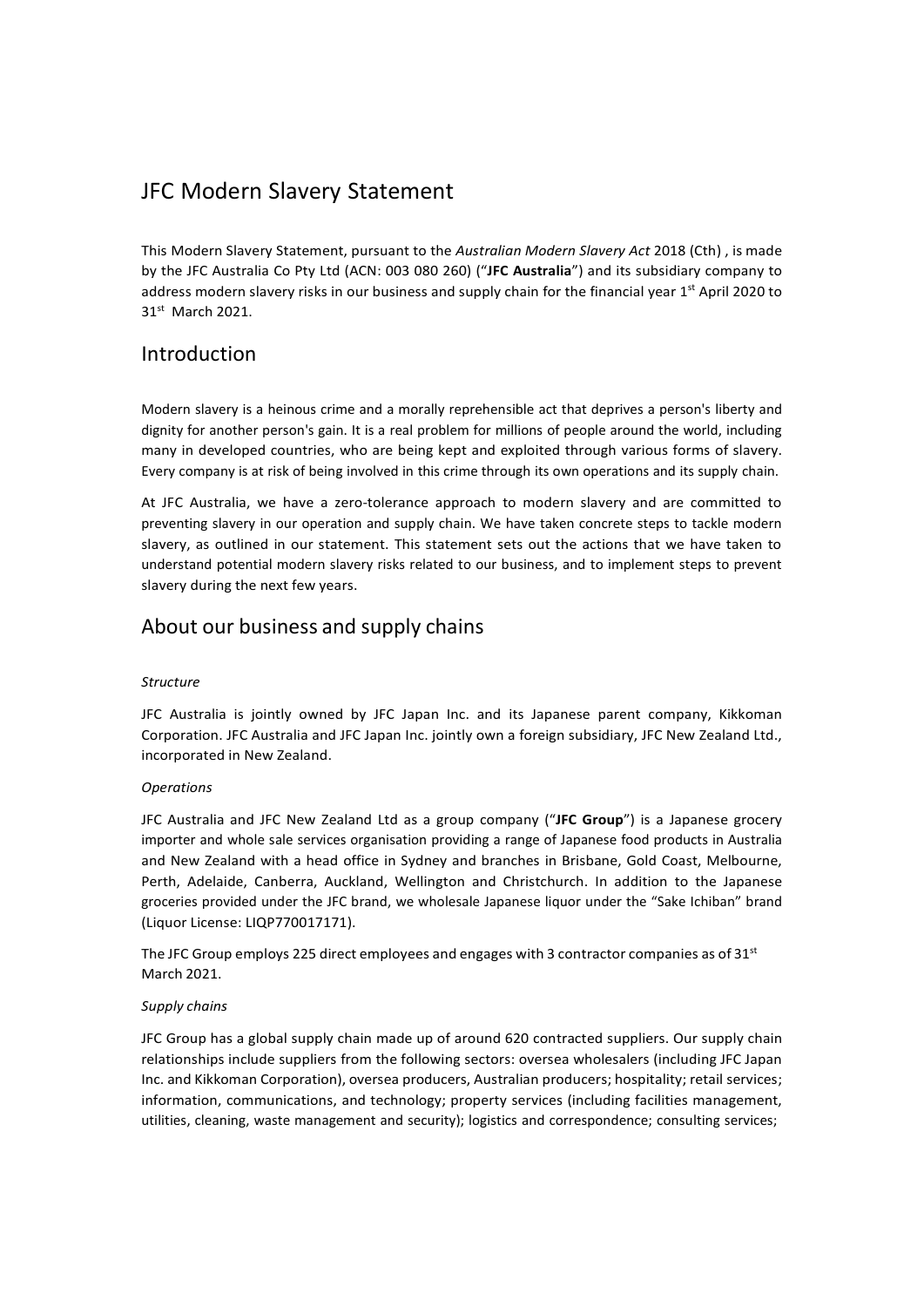marketing; print and promotional goods and services; fleet management; office supplies; and corporate clothing.

We establish a relationship of trust and integrity with our suppliers, which is built upon mutually beneficial factors. Our employees are required to select suppliers in accordance with our internal purchasing policy including factoring into due diligence of the supplier's reputation, respect for the law, compliance with health and safety and environmental standards.

To the present we have not been made aware of any allegations of human trafficking/slavery activities against any of our suppliers, however in the case we were, we would immediately take action against the supplier and report as such to the relevant authorities.

### Risk assessment

In order to minimise modern slavery risks, we request that our major suppliers complete a questionnaire which contains questions relevant to modern slavery and human trafficking. Responses to this questionnaire will provide us with a greater understanding of the risk of modern slavery and human trafficking within a supplier's supply chains or operations. It will also enable us to work with a supplier to reduce any identified risks. We will actively improve our understanding and oversight of all tiers of our supply chains.

Whilst the majority of our products are supplied by headquarters in Japan, we recognise that certain sectors and industries, such as agriculture, are globally recognised as high risk industries. We will further strengthen our risk assessment program through analysis of our supply chain by product category, segment and production tier.

# Actions taken

### Policies

JFC Group has implemented a Modern Slavery Policy which covers the following topics to identify and prevent modern slavery in our operations:

- 1. What is the purpose of this policy?
- 2. Who does this policy apply to?
- 3. What is modern slavery?
- 4. What are some indicators of modern slavery practices?
- 5. Why we want to eliminate risks of modern slavery practices?
- 6. What are our responsibilities?
- 7. What are your responsibilities?
- 8. How do I report slavery concerns?
- 9. Who is responsible for this policy?

### Questionnaire to major suppliers

In March 2021, the JFC Group sent letters to suppliers to seek engagement regarding assessment of modern slavery. The letter consists of a comprehensive explanatory statement about modern slavery